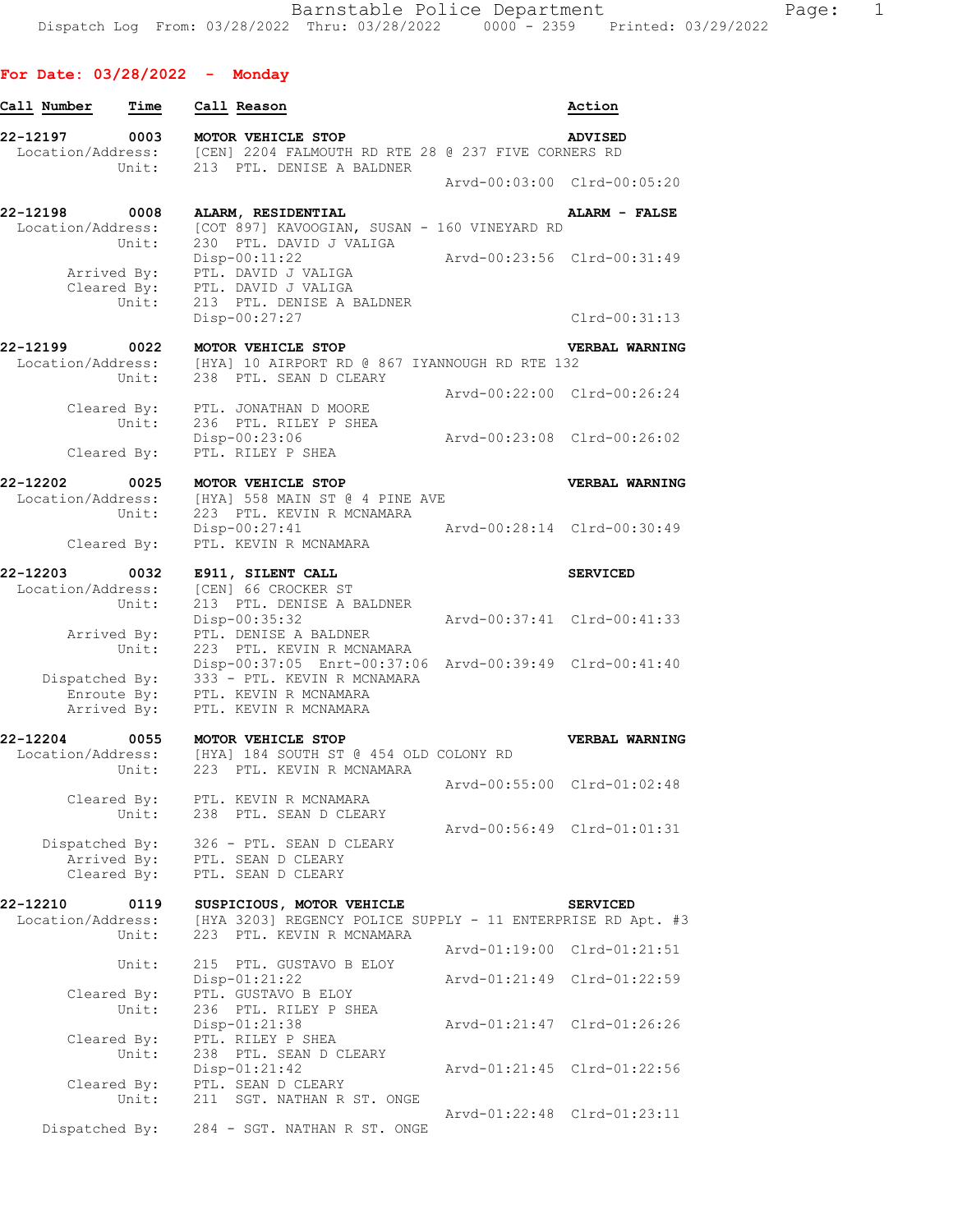| Arrived By: |  | SGT. NATHAN R ST. ONGE |  |  |
|-------------|--|------------------------|--|--|
| Cleared By: |  | SGT. NATHAN R ST. ONGE |  |  |

#### **22-12211 0152 MOTOR VEHICLE STOP CITATION ISSUED**  Location/Address: [HYA 1722] U-HAUL HYANNIS - 594 BEARSE'S WAY Unit: 223 PTL. KEVIN R MCNAMARA Arvd-01:52:00 Clrd-02:01:15 Cleared By: PTL. KEVIN R MCNAMARA Unit: 236 PTL. RILEY P SHEA Arvd-01:55:09 Clrd-02:01:22 Dispatched By: 327 - PTL. RILEY P SHEA Arrived By: PTL. RILEY P SHEA Cleared By: PTL. RILEY P SHEA

### **22-12212 0157 MOTOR VEHICLE STOP VERBAL WARNING**  Location/Address: [HYA 851] GOL SUPERMARKET - 55 IYANNOUGH RD RTE 28 Unit: 238 PTL. SEAN D CLEARY Arvd-01:57:00 Clrd-02:02:22 Cleared By: PTL. SEAN D CLEARY Unit: 211 SGT. NATHAN R ST. ONGE Disp-01:58:19 Enrt-01:58:19 Arvd-01:58:50 Clrd-02:01:55

 Dispatched By: 284 - SGT. NATHAN R ST. ONGE Enroute By: SGT. NATHAN R ST. ONGE Arrived By: SGT. NATHAN R ST. ONGE Cleared By: SGT. NATHAN R ST. ONGE

# **22-12214 0220 MOTOR VEHICLE STOP VERBAL WARNING**

| Location/Address: | [HYA] 791 PITCHER'S WAY @ 619 FALMOUTH RD RTE 28 |                             |
|-------------------|--------------------------------------------------|-----------------------------|
| $\text{Unit:}$    | 223 PTL. KEVIN R MCNAMARA                        |                             |
|                   |                                                  | Arvd-02:20:00 Clrd-02:32:31 |
| Cleared By:       | PTL. KEVIN R MCNAMARA                            |                             |
| $\text{Unit:}$    | 236 PTL. RILEY P SHEA                            |                             |
|                   |                                                  | Arvd-02:21:55 Clrd-02:31:13 |
| Dispatched By:    | 327 - PTL. RILEY P SHEA                          |                             |
| Arrived By:       | PTL. RILEY P SHEA                                |                             |
| Cleared By:       | PTL. RILEY P SHEA                                |                             |

| Location/Address: [HYA] 8 NORTHPORT LN<br>Unit: 238 PTL. SEAN D CLEARY |                             |
|------------------------------------------------------------------------|-----------------------------|
|                                                                        |                             |
|                                                                        |                             |
| Disp-02:43:14                                                          | Aryd-02:45:46 Clrd-02:48:53 |
| PTL. SEAN D CLEARY<br>Arrived By:                                      |                             |
| Cleared By: PTL. SEAN D CLEARY                                         |                             |
| Unit:<br>215 PTL. GUSTAVO B ELOY                                       |                             |
| $Disp-02:43:17$                                                        | Arvd-02:46:59 Clrd-02:49:14 |
| Arrived By:<br>PTL. GUSTAVO B ELOY                                     |                             |
| Cleared By:<br>PTL. GUSTAVO B ELOY                                     |                             |
| Unit:<br>223 PTL. KEVIN R MCNAMARA                                     |                             |
| Disp-02:43:59 Enrt-02:43:59                                            | $Clrd-02:44:47$             |
| 333 - PTL. KEVIN R MCNAMARA<br>Dispatched By:                          |                             |
| Enroute By:<br>PTL. KEVIN R MCNAMARA                                   |                             |
| Cleared By:<br>PTL. KEVIN R MCNAMARA                                   |                             |
| Unit:<br>236 PTL. RILEY P SHEA                                         |                             |
| Disp-02:44:21 Enrt-02:44:22 Arvd-02:46:28 Clrd-02:48:59                |                             |
| 327 - PTL. RILEY P SHEA<br>Dispatched By:                              |                             |
| Enroute By:<br>PTL. RILEY P SHEA                                       |                             |
| Arrived By:<br>PTL. RILEY P SHEA                                       |                             |
| Cleared By: PTL. RILEY P SHEA                                          |                             |
| Unit:<br>211 SGT. NATHAN R ST. ONGE                                    |                             |
|                                                                        | Arvd-02:44:47 Clrd-02:49:16 |
| Dispatched By:<br>284 - SGT. NATHAN R ST. ONGE                         |                             |
| Arrived By:<br>SGT. NATHAN R ST. ONGE                                  |                             |
| Cleared By:<br>SGT. NATHAN R ST. ONGE                                  |                             |
| 22-12216<br>0250<br>MOTOR VEHICLE STOP                                 | <b>VERBAL WARNING</b>       |
| Location/Address: [HYA] 236 BEARSE'S WAY @ 5 HAMPSHIRE AVE             |                             |
| Unit:<br>236 PTL. RILEY P SHEA                                         |                             |
|                                                                        | Arvd-02:50:00 Clrd-02:57:01 |
| Cleared By:<br>PTL. RILEY P SHEA                                       |                             |

Disp-02:51:41 Arvd-02:51:44 Clrd-02:56:39<br>Cleared By: PTL. GUSTAVO B ELOY

Unit: 215 PTL. GUSTAVO B ELOY

Disp-02:51:41<br>PTL. GUSTAVO B ELOY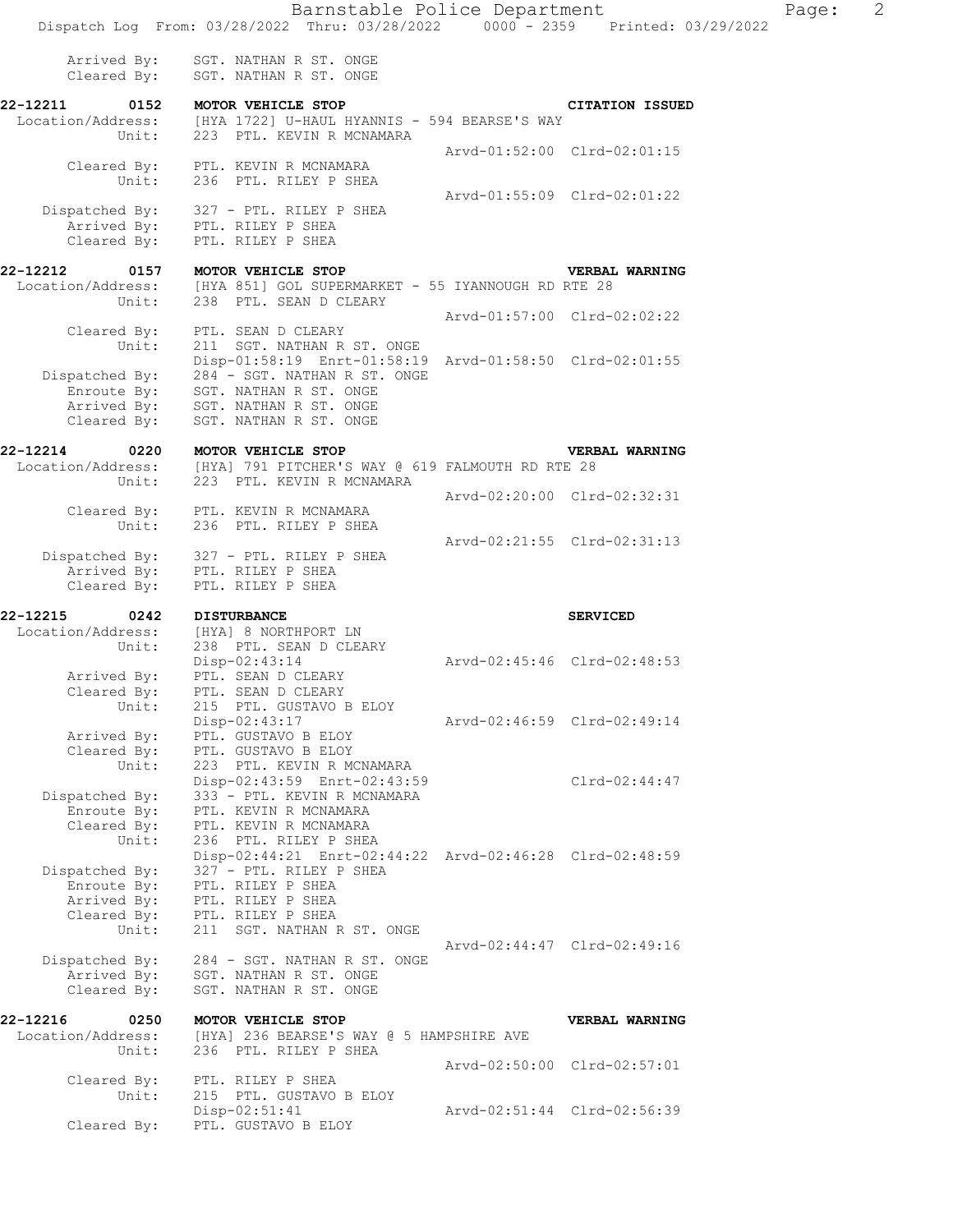|                                                                                            | Barnstable Police Department<br>Dispatch Log From: 03/28/2022 Thru: 03/28/2022 0000 - 2359 Printed: 03/29/2022                                                      |                                                            |                        | Page: | 3 |
|--------------------------------------------------------------------------------------------|---------------------------------------------------------------------------------------------------------------------------------------------------------------------|------------------------------------------------------------|------------------------|-------|---|
| Unit:                                                                                      | 223 PTL. KEVIN R MCNAMARA                                                                                                                                           |                                                            |                        |       |   |
| Cleared By:                                                                                | Dispatched By: 333 - PTL. KEVIN R MCNAMARA<br>Arrived By: PTL. KEVIN R MCNAMARA<br>PTL. KEVIN R MCNAMARA                                                            | Arvd-02:54:46 Clrd-02:56:38                                |                        |       |   |
| 22-12217<br>0550<br>Location/Address:<br>Unit:                                             | ALARM, RESIDENTIAL<br>[COT 489] DUARTE CARVALHO - 164 CAP'N SAMADRUS RD<br>230 PTL. DAVID J VALIGA                                                                  |                                                            | ALARM - FALSE          |       |   |
| Cleared By:                                                                                | Disp-05:51:56<br>Arrived By: PTL. DAVID J VALIGA<br>PTL. DAVID J VALIGA                                                                                             | Arvd-06:04:08 Clrd-06:07:35                                |                        |       |   |
| 22-12218<br>0558<br>Unit:                                                                  | TRAFFIC, ENFORCEMENT ACTIVITY<br>Location/Address: [BAR] 5 MARSTONS LN @ 4390 MAIN ST RTE 6A<br>238 PTL. SEAN D CLEARY                                              |                                                            | <b>SERVICED</b>        |       |   |
|                                                                                            |                                                                                                                                                                     | Arvd-06:02:11 Clrd-06:31:06                                |                        |       |   |
| 22-12220<br>Unit:                                                                          | 0604 TRAFFIC, ENFORCEMENT ACTIVITY<br>Location/Address: [HYA] 455 PITCHER'S WAY @ 440 MITCHELL'S WAY<br>236 PTL. RILEY P SHEA                                       |                                                            | <b>SERVICED</b>        |       |   |
|                                                                                            |                                                                                                                                                                     | Arvd-06:05:35 Clrd-06:29:11                                |                        |       |   |
| 0623<br>22-12221<br>Unit:                                                                  | TRAFFIC, ENFORCEMENT ACTIVITY<br>Location/Address: [CEN] 97 AMES WAY @ 6 STONEY CLIFF RD<br>213 PTL. DENISE A BALDNER                                               |                                                            | <b>SERVICED</b>        |       |   |
|                                                                                            |                                                                                                                                                                     | Arvd-06:24:23 Clrd-07:01:18                                |                        |       |   |
| 22-12222<br>0721                                                                           | ASSIST, WELL BEING                                                                                                                                                  |                                                            | <b>SERVICED</b>        |       |   |
| Location/Address:<br>Unit:<br>Dispatched By:<br>spatched By:<br>Arrived By:<br>Cleared By: | [HYA] 51 GEORGE ST<br>230 PTL. DAVID D HEISE<br>Disp-07:57:45<br>862 - DISPATCHER LOREN P ORPEN<br>PTL. DAVID D HEISE<br>PTL. BRAILA C ROY                          | Arvd-08:07:14 Clrd-08:16:24                                |                        |       |   |
| Unit:                                                                                      | 231 PTL. ARMANDO FELICIANO<br>Disp-07:57:48<br>Dispatched By: 862 - DISPATCHER LOREN P ORPEN<br>Arrived By: PTL. ARMANDO FELICIANO<br>Cleared By: PTL. BRAILA C ROY | Arvd-08:07:07 Clrd-08:16:20                                |                        |       |   |
| Unit:<br>Dispatched By:<br>Cleared By:                                                     | 214 PTL. MAXWELL S MORROW<br>288 - PTL. MAXWELL S MORROW<br>Arrived By: PTL. MAXWELL S MORROW<br>PTL. MAXWELL S MORROW                                              | Arvd-07:58:22 Clrd-07:58:27                                |                        |       |   |
| 22-12227 0730                                                                              | <b>TRAFFIC, CONTROL</b>                                                                                                                                             |                                                            | <b>SERVICED</b>        |       |   |
| Location/Address:                                                                          | [HYA 120] BARNSTABLE INTERMEDIATE SCHOOL - 895 FALMOUTH RD RTE 28                                                                                                   |                                                            |                        |       |   |
| Unit:                                                                                      | 22-12224 0837 MOTOR VEHICLE STOP<br>Location/Address: [HYA 9] BARNSTABLE HIGH SCHOOL - 744 WEST MAIN ST<br>402 PTL. MATTHEW J LOUNSBURY                             |                                                            | <b>CITATION ISSUED</b> |       |   |
| Cleared By:                                                                                | PTL. MATTHEW J LOUNSBURY                                                                                                                                            | Arvd-08:37:00 Clrd-08:43:39                                |                        |       |   |
| 22-12225<br>Unit:                                                                          | 2-12225 0842 TRAFFIC, RADAR<br>Location/Address: [MAR] 260 CAMMETT RD<br>403 PTL. DOUGLAS M PALMER                                                                  |                                                            | <b>SERVICED</b>        |       |   |
|                                                                                            |                                                                                                                                                                     | Arvd-08:43:21 Clrd-09:43:22                                |                        |       |   |
| 22-12228<br>Location/Address:<br>Unit:                                                     | 0853 TRAFFIC, RADAR<br>[MAR] 1740 SOUTH COUNTY RD<br>402 PTL. MATTHEW J LOUNSBURY                                                                                   |                                                            | <b>SERVICED</b>        |       |   |
| Unit:                                                                                      | 402 PTL. MATTHEW J LOUNSBURY                                                                                                                                        | Arvd-08:54:14 Clrd-09:04:26                                |                        |       |   |
| Unit:                                                                                      | Disp-09:30:49<br>402 PTL. MATTHEW J LOUNSBURY<br>Disp-09:49:37                                                                                                      | Arvd-09:32:33 Clrd-09:41:04<br>Arvd-10:03:12 Clrd-10:08:12 |                        |       |   |
| Unit:                                                                                      | 402 PTL. MATTHEW J LOUNSBURY                                                                                                                                        |                                                            |                        |       |   |
| Unit:                                                                                      | Disp-10:13:47<br>402 PTL. MATTHEW J LOUNSBURY<br>$Disp-10:27:51$                                                                                                    | Arvd-10:28:20 Clrd-10:33:43                                |                        |       |   |
|                                                                                            |                                                                                                                                                                     |                                                            |                        |       |   |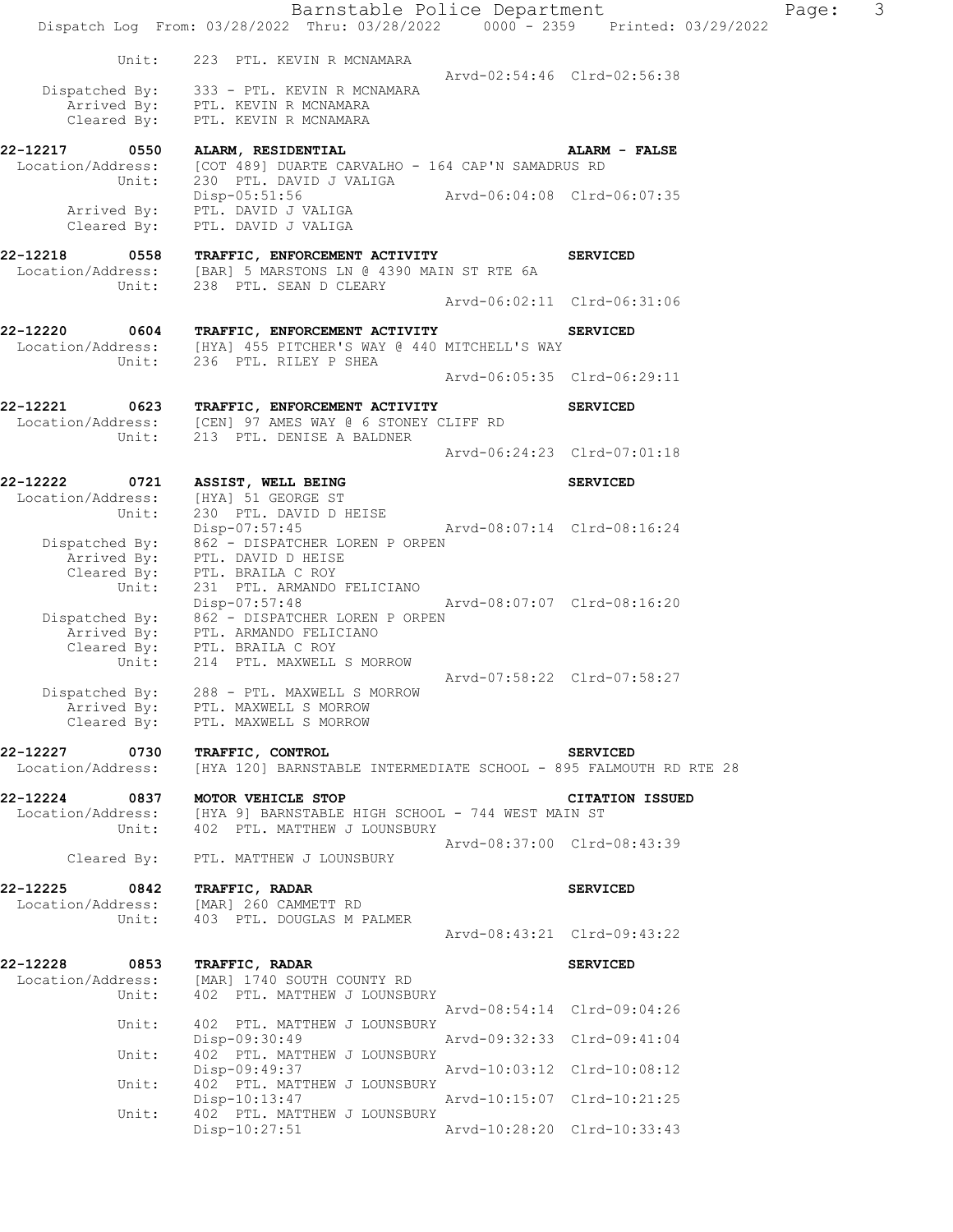|                            | Barnstable Police Department<br>Dispatch Log From: 03/28/2022 Thru: 03/28/2022 0000 - 2359 Printed: 03/29/2022 |                             |                             | Page: | $\overline{4}$ |
|----------------------------|----------------------------------------------------------------------------------------------------------------|-----------------------------|-----------------------------|-------|----------------|
|                            |                                                                                                                |                             |                             |       |                |
| Unit:                      | 402 PTL. MATTHEW J LOUNSBURY<br>$Disp-10:40:40$                                                                |                             | Clrd-10:43:37               |       |                |
| Unit:                      | 402 PTL. MATTHEW J LOUNSBURY<br>Disp-10:56:27                                                                  | Arvd-10:57:52 Clrd-11:10:20 |                             |       |                |
| Unit:                      | 402 PTL. MATTHEW J LOUNSBURY<br>Disp-11:15:48                                                                  |                             | Clrd-11:19:08               |       |                |
| 0857<br>22-12229           | HOMELESS TRESPASS/UNWANTED                                                                                     |                             | <b>SERVICED</b>             |       |                |
| Unit:                      | Location/Address: [HYA 824] BARNSTABLE COUNTY RETIREMENT ASSOC - 750 ATTUCKS LN<br>214 PTL. MAXWELL S MORROW   |                             |                             |       |                |
|                            | Disp-08:59:33<br>Arrived By: PTL. MAXWELL S MORROW<br>Cleared By: PTL. MAXWELL S MORROW                        | Arvd-09:04:40 Clrd-09:07:57 |                             |       |                |
|                            | Unit: 901 LT. MICHAEL L RILEY<br>Disp-09:04:45                                                                 | Arvd-09:04:48 Clrd-09:20:15 |                             |       |                |
| 22-12230<br>0900           | <b>HARASSMENT</b>                                                                                              |                             | <b>ADVISED</b>              |       |                |
|                            | Location/Address: [HYA] 116 RIDGEWOOD AVE<br>Unit: 231 PTL. ARMANDO FELICIANO                                  |                             |                             |       |                |
|                            | Disp-09:02:54<br>Arrived By: PTL. ARMANDO FELICIANO<br>Cleared By: PTL. ARMANDO FELICIANO                      |                             | Arvd-09:17:26 Clrd-09:34:50 |       |                |
| 22-12231                   | 0904 MOTOR VEHICLE STOP                                                                                        |                             | COMPLAINT/SUMMONS           |       |                |
|                            | Location/Address: [MAR] 3072 FALMOUTH RD RTE 28 @ 1965 MAIN ST<br>Unit: 402 PTL. MATTHEW J LOUNSBURY           |                             |                             |       |                |
|                            |                                                                                                                |                             | Arvd-09:04:26 Clrd-09:30:45 |       |                |
| Refer To Summons:          | $22 - 433 - AR$<br>Summons: COUTINHO, CAMILA                                                                   |                             |                             |       |                |
|                            | Address: 231 BISHOPS TER HYANNIS, MA<br>- 35                                                                   |                             |                             |       |                |
| Age:<br>Charges:           | SPEEDING RATE OF SPEED EXCEEDING POSTED LIMIT<br>UNLICENSED OPERATION OF MV                                    |                             |                             |       |                |
| 22-12233<br>0919           | TRAFFIC, COMPLAINT                                                                                             |                             | <b>GONE ON ARRIVAL</b>      |       |                |
| Unit:                      | Location/Address: [HYA] CORPORATION ST @ BEARSE'S WAY<br>214 PTL. MAXWELL S MORROW                             |                             |                             |       |                |
|                            | Disp-09:20:10<br>Arrived By: PTL. BRAILA C ROY                                                                 | Arvd-09:21:56 Clrd-09:28:43 |                             |       |                |
| Unit:                      | 211 SGT. JOHN M ALEXANDER                                                                                      |                             |                             |       |                |
| Unit:                      | Disp-09:20:13<br>Arrived By: PTL. BRAILA C ROY                                                                 | Arvd-09:21:52 Clrd-09:28:40 |                             |       |                |
|                            | 901 LT. MICHAEL L RILEY<br>Disp-09:21:10                                                                       |                             | Arvd-09:21:51 Clrd-09:28:41 |       |                |
| Arrived By:<br>Unit:       | PTL. BRAILA C ROY<br>202 LT. MICHAEL J CLARK                                                                   |                             |                             |       |                |
| Arrived By:                | Disp-09:21:16<br>PTL. BRAILA C ROY                                                                             |                             | Arvd-09:21:54 Clrd-09:28:39 |       |                |
| 22-12234<br>0929           | <b>ASSIST</b>                                                                                                  |                             | <b>SERVICED</b>             |       |                |
| Location/Address:<br>Unit: | [HYA 1690] HYANNIS HOST INN - 614 IYANNOUGH RD RTE 132<br>227 PTL. OWEN J MURRAY                               |                             |                             |       |                |
| Arrived By:                | Disp-09:31:58<br>PTL. OWEN J MURRAY                                                                            |                             | Arvd-09:38:47 Clrd-09:48:14 |       |                |
| Cleared By:                | PTL. OWEN J MURRAY                                                                                             |                             |                             |       |                |
| 22-12235<br>0936           | ASSIST, WELL BEING                                                                                             |                             | <b>SERVICED</b>             |       |                |
| Location/Address:<br>Unit: | [HYA] 687 WEST MAIN ST Apt. #A<br>214 PTL. MAXWELL S MORROW                                                    |                             |                             |       |                |
|                            | Disp-09:39:17<br>Arrived By: PTL. MAXWELL S MORROW                                                             |                             | Arvd-09:45:53 Clrd-10:02:28 |       |                |
| Cleared By:<br>Unit:       | PTL. MAXWELL S MORROW<br>202 LT. MICHAEL J CLARK                                                               |                             |                             |       |                |
| Dispatched By:             | 197 - LT. MICHAEL J CLARK                                                                                      |                             | Arvd-09:57:21 Clrd-09:59:13 |       |                |
| Arrived By:                | LT. MICHAEL J CLARK                                                                                            |                             |                             |       |                |
| Cleared By:                | LT. MICHAEL J CLARK                                                                                            |                             |                             |       |                |
| 22-12236<br>0941           | MOTOR VEHICLE STOP<br>Location/Address: [OST] 1440 SOUTH COUNTY RD                                             |                             | CITATION ISSUED             |       |                |
| Unit:                      | 402 PTL. MATTHEW J LOUNSBURY                                                                                   |                             | Arvd-09:41:04 Clrd-09:49:33 |       |                |
|                            |                                                                                                                |                             |                             |       |                |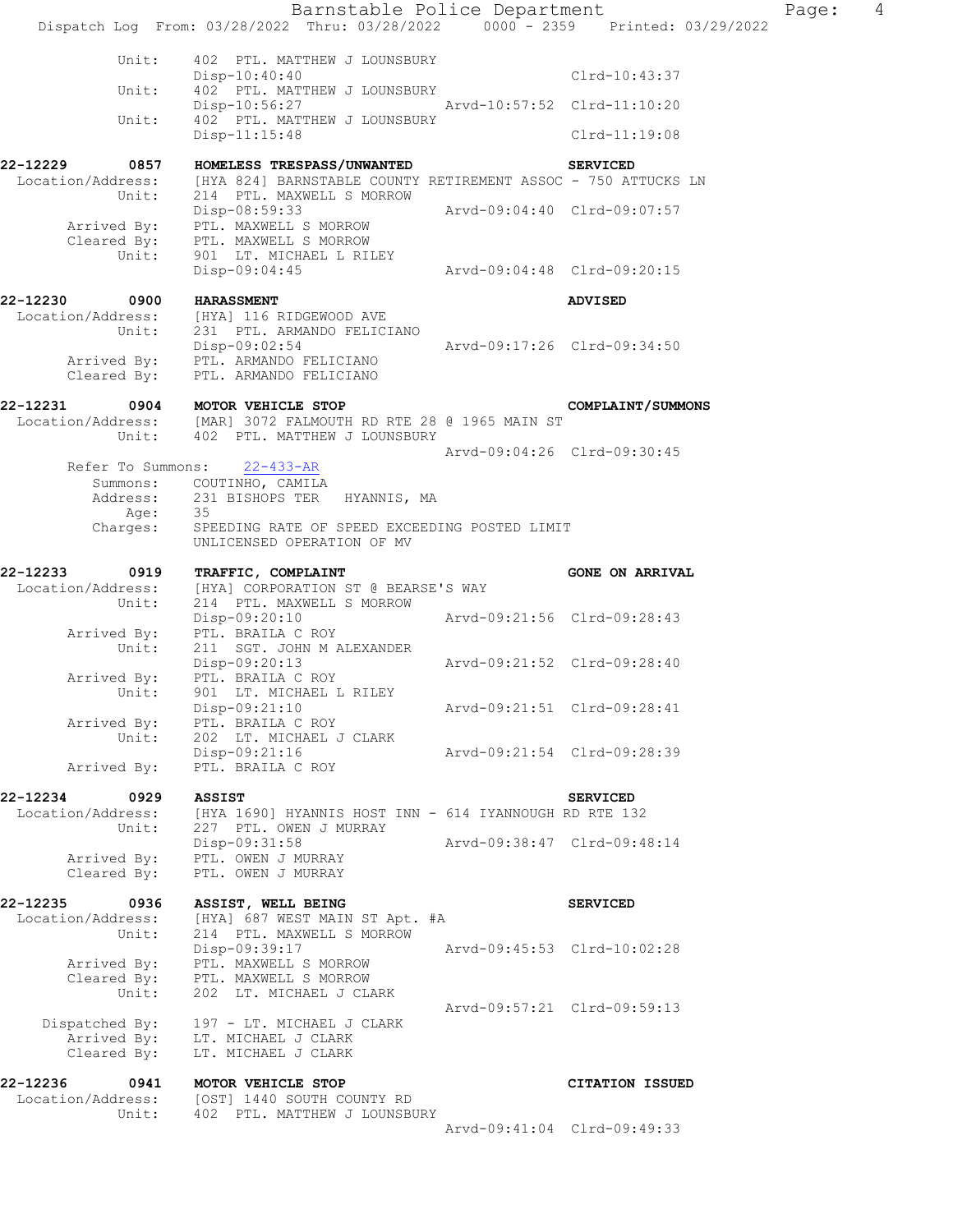**22-12240 0953 ASSIST, WELL BEING SERVICED** 

Location/Address: [HYA 771] HYANNIS HOUSE APARTMENTS - 290 WEST MAIN ST Apt. #115

 Unit: 231 PTL. ARMANDO FELICIANO Disp-09:56:29 Arvd-10:02:09 Clrd-10:06:36 Arrived By: PTL. ARMANDO FELICIANO Cleared By: DISPATCHER LOREN P ORPEN **22-12238 0954 TRAFFIC, ENFORCEMENT ACTIVITY CITATION ISSUED**  Location/Address: [HYA] 480 MAIN ST @ 5 HIGH SCHOOL RD Unit: 211 SGT. JOHN M ALEXANDER Arvd-09:55:14 Clrd-09:59:00 Cleared By: DISPATCHER JOHN H COULOMBE **22-12239 0954 TRAFFIC, ENFORCEMENT ACTIVITY SERVICED**  Location/Address: [HYA] 7 VANDERMINT LN @ 290 OLD STRAWBERRY HILL RD Unit: 403 PTL. DOUGLAS M PALMER Arvd-09:55:18 Clrd-09:59:18 Unit: 403 PTL. DOUGLAS M PALMER Disp-10:04:11 Arvd-10:04:29 Clrd-10:08:07 Unit: 403 PTL. DOUGLAS M PALMER Disp-10:13:21 Arvd-10:13:50 Clrd-10:44:24 Unit:  $403$  PTL. DOUGLAS M PALMER<br>Disp-10:49:28 Disp-10:49:28 Arvd-10:50:11 Clrd-10:53:37 Cleared By: DISPATCHER JOHN H COULOMBE **22-12241 0959 MOTOR VEHICLE STOP CITATION ISSUED**  Location/Address: [HYA 3309] HILL, DOROTHY E - 243 OLD STRAWBERRY HILL RD Unit: 403 PTL. DOUGLAS M PALMER Arvd-09:59:18 Clrd-10:04:09 **22-12242 0959 MOTOR VEHICLE STOP CITATION ISSUED**  Location/Address: [HYA] 480 MAIN ST @ 5 HIGH SCHOOL RD Unit: 211 SGT. JOHN M ALEXANDER Arvd-09:59:00 Clrd-10:14:21 Cleared By: SGT. JOHN M ALEXANDER **22-11815 1000 TRAFFIC, ENFORCEMENT ACTIVITY SERVICED**  Location/Address: [CEN] 7 DONEGAL CIR @ 141 TARAMAC RD Unit: 223 PTL. CORBIN J FRIES Disp-10:04:32 Arvd-10:12:07 Clrd-10:44:33 Dispatched By: 877 - DISPATCHER JOHN H COULOMBE Arrived By: PTL. CORBIN J FRIES Cleared By: DISPATCHER JOHN H COULOMBE **22-12244 1008 MOTOR VEHICLE STOP CITATION ISSUED**  Location/Address: [HYA] 7 SEATERN WAY @ 310 OLD STRAWBERRY HILL RD Unit: 403 PTL. DOUGLAS M PALMER Arvd-10:08:07 Clrd-10:13:18 **22-12245 1008 MOTOR VEHICLE STOP CITATION ISSUED**  Location/Address: [OST] OSTERVILLE MEDICAL - OSTERVILLE W BARNSTABLE RD Unit: 402 PTL. MATTHEW J LOUNSBURY Arvd-10:08:12 Clrd-10:13:43 **22-12246 1010 WARRANT, ATTEMPT SERVICED**  Location/Address: [HYA 9] BARNSTABLE HIGH SCHOOL - 744 WEST MAIN ST Unit: 222 PTL. DENNIS M STAMPFL UNIT: 222 PTL. DENNIS M STAMPFL<br>Disp-10:10:59 Arvd-10:11:02 Clrd-10:29:58 Cleared By: PTL. DENNIS M STAMPFL **22-12248 1021 MOTOR VEHICLE STOP CITATION ISSUED**  Location/Address: [MAR 718] CLARK, ALEXANDRA & RICHARD - 1855 SOUTH COUNTY RD Unit: 402 PTL. MATTHEW J LOUNSBURY Arvd-10:21:25 Clrd-10:27:37 **22-12249 1033 MOTOR VEHICLE STOP CITATION ISSUED**  Location/Address: [MAR] 1586 SOUTH COUNTY RD @ 5 SMOKE VALLEY RD Unit: 402 PTL. MATTHEW J LOUNSBURY Arvd-10:33:43 Clrd-10:40:20

**22-12251 1037 ASSIST, OTHER AGENCY SERVICED**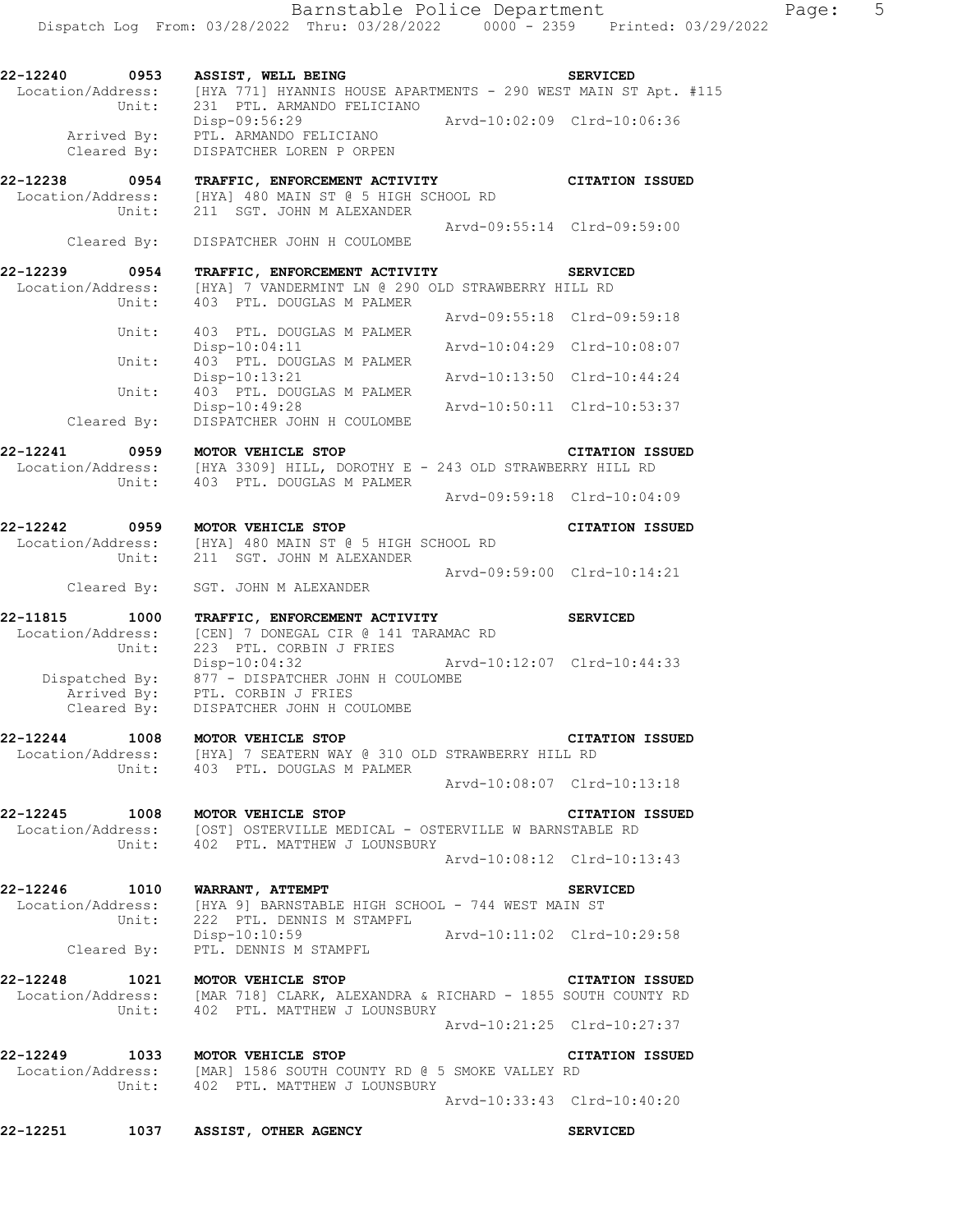|                                                                      | Barnstable Police Department                                                                                                                                                                 |                             |                                 | Page: | 6 |
|----------------------------------------------------------------------|----------------------------------------------------------------------------------------------------------------------------------------------------------------------------------------------|-----------------------------|---------------------------------|-------|---|
|                                                                      | Dispatch Log From: 03/28/2022 Thru: 03/28/2022                                                                                                                                               |                             | 0000 - 2359 Printed: 03/29/2022 |       |   |
| Location/Address:<br>Unit:<br>Arrived By:                            | [CEN] 325 PATRIOT WAY<br>223 PTL. CORBIN J FRIES<br>$Disp-10:44:40$<br>PTL. CORBIN J FRIES                                                                                                   |                             | Arvd-10:51:32 Clrd-12:17:19     |       |   |
| Cleared By:<br>Unit:<br>Dispatched By:<br>Enroute By:<br>Arrived By: | PTL. CORBIN J FRIES<br>211 SGT. JOHN M ALEXANDER<br>Disp-11:29:42 Enrt-11:29:42 Arvd-11:32:34 Clrd-11:56:18<br>187 - SGT. JOHN M ALEXANDER<br>SGT. JOHN M ALEXANDER<br>SGT. JOHN M ALEXANDER |                             |                                 |       |   |
| Cleared By:                                                          | SGT. JOHN M ALEXANDER                                                                                                                                                                        |                             |                                 |       |   |
| 22-12250<br>1038                                                     | <b>ASSAULT</b>                                                                                                                                                                               |                             | <b>GONE ON ARRIVAL</b>          |       |   |
| Location/Address:<br>Unit:                                           | [HYA 1588] WALGREENS #17545 - 520 WEST MAIN ST<br>214 PTL. MAXWELL S MORROW                                                                                                                  |                             |                                 |       |   |
| Arrived By:                                                          | $Disp-10:38:46$<br>PTL. MAXWELL S MORROW                                                                                                                                                     | Arvd-10:44:20 Clrd-10:52:34 |                                 |       |   |
| Cleared By:                                                          | PTL. MAXWELL S MORROW                                                                                                                                                                        |                             |                                 |       |   |
| Unit:                                                                | 231 PTL. ARMANDO FELICIANO<br>Disp-10:38:50                                                                                                                                                  | Arvd-10:42:16 Clrd-10:47:00 |                                 |       |   |
| Arrived By:                                                          | PTL. ARMANDO FELICIANO                                                                                                                                                                       |                             |                                 |       |   |
| Cleared By:<br>Unit:                                                 | DISPATCHER DESIREE L ROBINSON<br>211 SGT. JOHN M ALEXANDER                                                                                                                                   |                             |                                 |       |   |
|                                                                      | Disp-10:39:38 Enrt-10:39:39 Arvd-10:40:45 Clrd-10:48:13                                                                                                                                      |                             |                                 |       |   |
| Dispatched By:<br>Enroute By:                                        | 187 - SGT. JOHN M ALEXANDER<br>SGT. JOHN M ALEXANDER                                                                                                                                         |                             |                                 |       |   |
| Arrived By:                                                          | DISPATCHER JOHN H COULOMBE                                                                                                                                                                   |                             |                                 |       |   |
| Cleared By:<br>Unit:                                                 | DISPATCHER DESIREE L ROBINSON<br>403 PTL. DOUGLAS M PALMER                                                                                                                                   |                             |                                 |       |   |
|                                                                      |                                                                                                                                                                                              | Arvd-10:44:24 Clrd-10:49:24 |                                 |       |   |
| Dispatched By:<br>Arrived By:                                        | 243 - PTL. DOUGLAS M PALMER<br>PTL. DOUGLAS M PALMER                                                                                                                                         |                             |                                 |       |   |
| Cleared By:                                                          | PTL. DOUGLAS M PALMER                                                                                                                                                                        |                             |                                 |       |   |
| 22-12252<br>1041                                                     | <b>LARCENY</b>                                                                                                                                                                               |                             | REPORT TAKEN                    |       |   |
| Location/Address:<br>Unit:                                           | [HYA 836] ZIGGY'S AUTO SPECIALISTS - 832 BEARSE'S WAY<br>227 PTL. OWEN J MURRAY                                                                                                              |                             |                                 |       |   |
|                                                                      | Disp-10:44:17                                                                                                                                                                                | Arvd-10:51:15 Clrd-11:05:01 |                                 |       |   |
| Arrived By:<br>Cleared By:                                           | PTL. OWEN J MURRAY<br>PTL. OWEN J MURRAY                                                                                                                                                     |                             |                                 |       |   |
| Refer To Arrest:                                                     | $22 - 437 - AR$                                                                                                                                                                              |                             |                                 |       |   |
| 22-12253<br>1043                                                     | MOTOR VEHICLE STOP                                                                                                                                                                           |                             | <b>CITATION ISSUED</b>          |       |   |
| Unit:                                                                | Location/Address: [OST] 150 PARKER RD @ 116 WEST BAY RD<br>402 PTL. MATTHEW J LOUNSBURY                                                                                                      |                             |                                 |       |   |
|                                                                      |                                                                                                                                                                                              |                             | Arvd-10:43:37 Clrd-10:56:19     |       |   |
| 22-12255<br>1051                                                     | ACCIDENT, PROPERTY DAMAGE                                                                                                                                                                    |                             | REPORT TAKEN                    |       |   |
| Location/Address:                                                    | [HYA 4225] ROWLL, JOHN - 688 SCUDDER AVE                                                                                                                                                     |                             |                                 |       |   |
| Unit:                                                                | 403 PTL. DOUGLAS M PALMER<br>$Disp-10:53:44$                                                                                                                                                 | Arvd-11:00:25 Clrd-11:56:48 |                                 |       |   |
| Arrived By:                                                          | PTL. DOUGLAS M PALMER                                                                                                                                                                        |                             |                                 |       |   |
| Cleared By:<br>Refer To Accident:                                    | DISPATCHER LOREN P ORPEN<br>$22 - 224 - AC$                                                                                                                                                  |                             |                                 |       |   |
|                                                                      |                                                                                                                                                                                              |                             |                                 |       |   |
| 22-12256<br>1054<br>Location/Address:                                | E911, SILENT CALL<br>[HYA 1012] SOUTHEASTERN SURGICAL ASSOCIATES PC - 100 CAMP ST                                                                                                            |                             | <b>SERVICED</b>                 |       |   |
| Unit:                                                                | 202 LT. MICHAEL J CLARK                                                                                                                                                                      |                             |                                 |       |   |
| Arrived By:                                                          | $Disp-11:00:18$<br>LT. MICHAEL J CLARK                                                                                                                                                       | Arvd-11:11:44 Clrd-11:11:48 |                                 |       |   |
| Cleared By:                                                          | LT. MICHAEL J CLARK                                                                                                                                                                          |                             |                                 |       |   |
| 22-12257<br>1057                                                     | <b>FOLLOW UP</b>                                                                                                                                                                             |                             | <b>ADVISED</b>                  |       |   |
| Location/Address:<br>Unit:                                           | [HYA 4008] Swimming Pool & Spa Design - 87 ENTERPRISE RD<br>214 PTL. MAXWELL S MORROW                                                                                                        |                             |                                 |       |   |
|                                                                      | Disp-10:57:24                                                                                                                                                                                |                             | Arvd-11:02:33 Clrd-11:18:52     |       |   |
| Arrived By:<br>Cleared By:                                           | PTL. MAXWELL S MORROW<br>PTL. MAXWELL S MORROW                                                                                                                                               |                             |                                 |       |   |
| Unit:                                                                | 231 PTL. ARMANDO FELICIANO                                                                                                                                                                   |                             |                                 |       |   |
| Unit:                                                                | $Disp-10:58:52$<br>211 SGT. JOHN M ALEXANDER                                                                                                                                                 | Arvd-10:58:54 Clrd-11:08:51 |                                 |       |   |
|                                                                      | $Disp-10:58:57$                                                                                                                                                                              | Arvd-11:05:25 Clrd-11:19:55 |                                 |       |   |
|                                                                      |                                                                                                                                                                                              |                             |                                 |       |   |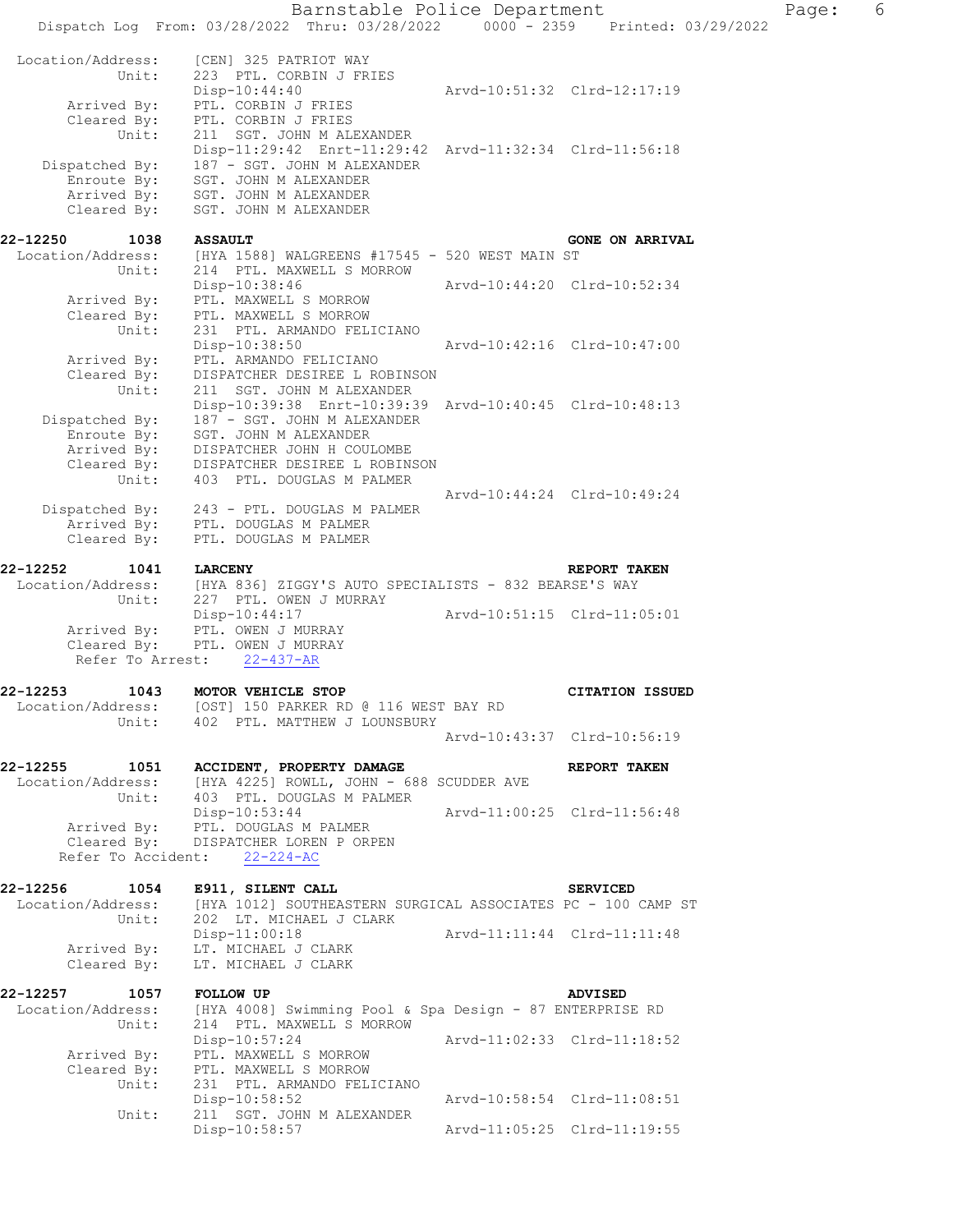|                                                       | Barnstable Police Department<br>Dispatch Log From: 03/28/2022 Thru: 03/28/2022 0000 - 2359 Printed: 03/29/2022                         |                             |                 | $\overline{7}$<br>Page: |
|-------------------------------------------------------|----------------------------------------------------------------------------------------------------------------------------------------|-----------------------------|-----------------|-------------------------|
| Cleared By:                                           | Arrived By: SGT. JOHN M ALEXANDER<br>SGT. JOHN M ALEXANDER                                                                             |                             |                 |                         |
| 22-12273<br>1100<br>Location/Address:                 | ORDINANCE<br>[COT 349] COTUIT FRESH MARKET - 737 MAIN ST                                                                               |                             | <b>SERVICED</b> |                         |
| 22-12258 1105 VANDALISM<br>Unit:                      | Location/Address: [HYA 2979] LARRY DOUGHTY HOUSE - 78 PLEASANT ST<br>231 PTL. ARMANDO FELICIANO                                        |                             | <b>ADVISED</b>  |                         |
| Arrived By:<br>Cleared By:                            | $Disp-11:08:55$<br>PTL. ARMANDO FELICIANO<br>PTL. ARMANDO FELICIANO                                                                    | Arvd-11:13:26 Clrd-11:28:02 |                 |                         |
| 22-12259<br>Unit:                                     | 1110 MOTOR VEHICLE STOP<br>Location/Address: [OST] 140 BUMPS RIVER RD @ 112 OSTERVILLE W BARNSTABLE RD<br>402 PTL. MATTHEW J LOUNSBURY |                             | VERBAL WARNING  |                         |
|                                                       |                                                                                                                                        | Arvd-11:10:20 Clrd-11:15:20 |                 |                         |
| 22-12261 1136 ASSIST<br>Location/Address:             | [HYA 124] BARNSTABLE POLICE DEPARTMENT - 1200 PHINNEY'S LN                                                                             |                             | <b>SERVICED</b> |                         |
| Location/Address:<br>Unit:                            | 22-12262 1146 LARCENY, MOTOR VEHICLE<br>[HYA] 69 GOAT FIELD LN<br>231 PTL. ARMANDO FELICIANO                                           |                             | <b>SERVICED</b> |                         |
| Cleared By:<br>Unit:                                  | $Disp-11:46:34$<br>PTL. BRAILA C ROY<br>211 SGT. JOHN M ALEXANDER                                                                      | Arvd-12:10:45 Clrd-12:13:48 |                 |                         |
| Cleared By:                                           | Disp-12:13:41<br>Dispatched By: 313 - PTL. BRAILA C ROY<br>Arrived By: PTL. BRAILA C ROY<br>DISPATCHER LOREN P ORPEN                   | Arvd-12:13:44 Clrd-12:19:30 |                 |                         |
| 22-12263<br>Location/Address:<br>Unit:                | 1157 HARASSMENT, THREATS<br>[HYA 2561] SCOTT, ANTHONY T & MONA - 15 OAK NECK RD<br>214 PTL. MAXWELL S MORROW                           |                             | <b>ADVISED</b>  |                         |
| Arrived By:<br>Cleared By:                            | $Disp-11:57:43$<br>PTL. MAXWELL S MORROW<br>PTL. MAXWELL S MORROW                                                                      | Arvd-12:06:39 Clrd-12:47:45 |                 |                         |
| 22-12264<br>Unit:                                     | 1206 HOMELESS INCIDENT/SUS PERSON<br>Location/Address: [HYA 129] TOWN HALL, SCHOOL ADMIN BLDG - 230 SOUTH ST<br>227 PTL. OWEN J MURRAY |                             | <b>SERVICED</b> |                         |
| Arrived By:<br>Cleared By:                            | Disp-12:07:20<br>DISPATCHER JOHN H COULOMBE<br>PTL. OWEN J MURRAY                                                                      | Arvd-12:13:11 Clrd-12:19:29 |                 |                         |
| 22-12266<br>1214<br>Location/Address:                 | ACCIDENT, PERSONAL INJURY<br>[HYA 3515] PREMIER MAZDA - 141 STEVENS ST                                                                 |                             | REPORT TAKEN    |                         |
| Unit:<br>Arrived By:                                  | 402 PTL. MATTHEW J LOUNSBURY<br>Disp-12:16:18<br>PTL. MATTHEW J LOUNSBURY                                                              | Arvd-12:21:44 Clrd-13:40:30 |                 |                         |
| Cleared By:<br>Unit:                                  | DISPATCHER LOREN P ORPEN<br>202 LT. MICHAEL J CLARK<br>Disp-12:16:30                                                                   | Arvd-12:21:38 Clrd-13:40:17 |                 |                         |
| Arrived By:<br>Unit:                                  | DISPATCHER LOREN P ORPEN<br>205 PTL. BRIAN D MORRISON<br>Disp-12:16:39                                                                 | Arvd-12:17:57 Clrd-15:05:51 |                 |                         |
| Dispatched By:<br>Arrived By:<br>Cleared By:<br>Unit: | 313 - PTL. BRAILA C ROY<br>PTL. BRAILA C ROY<br>DISPATCHER DESIREE L ROBINSON<br>403 PTL. DOUGLAS M PALMER                             |                             |                 |                         |
| Dispatched By:<br>Arrived By:<br>Cleared By:          | Disp-12:17:43<br>313 - PTL. BRAILA C ROY<br>DISPATCHER LOREN P ORPEN<br>PTL. BRAILA C ROY                                              | Arvd-12:20:33 Clrd-12:20:42 |                 |                         |
| Unit:<br>Dispatched By:                               | 403 PTL. DOUGLAS M PALMER<br>Disp-12:20:51<br>313 - PTL. BRAILA C ROY                                                                  | Arvd-12:20:53 Clrd-13:59:40 |                 |                         |
| Arrived By:<br>Cleared By:<br>Unit:                   | PTL. BRAILA C ROY<br>PTL. DOUGLAS M PALMER<br>401 SGT. ANDREW MCKENNA                                                                  |                             |                 |                         |
|                                                       | Disp-12:21:14                                                                                                                          | Arvd-12:21:16 Clrd-13:40:20 |                 |                         |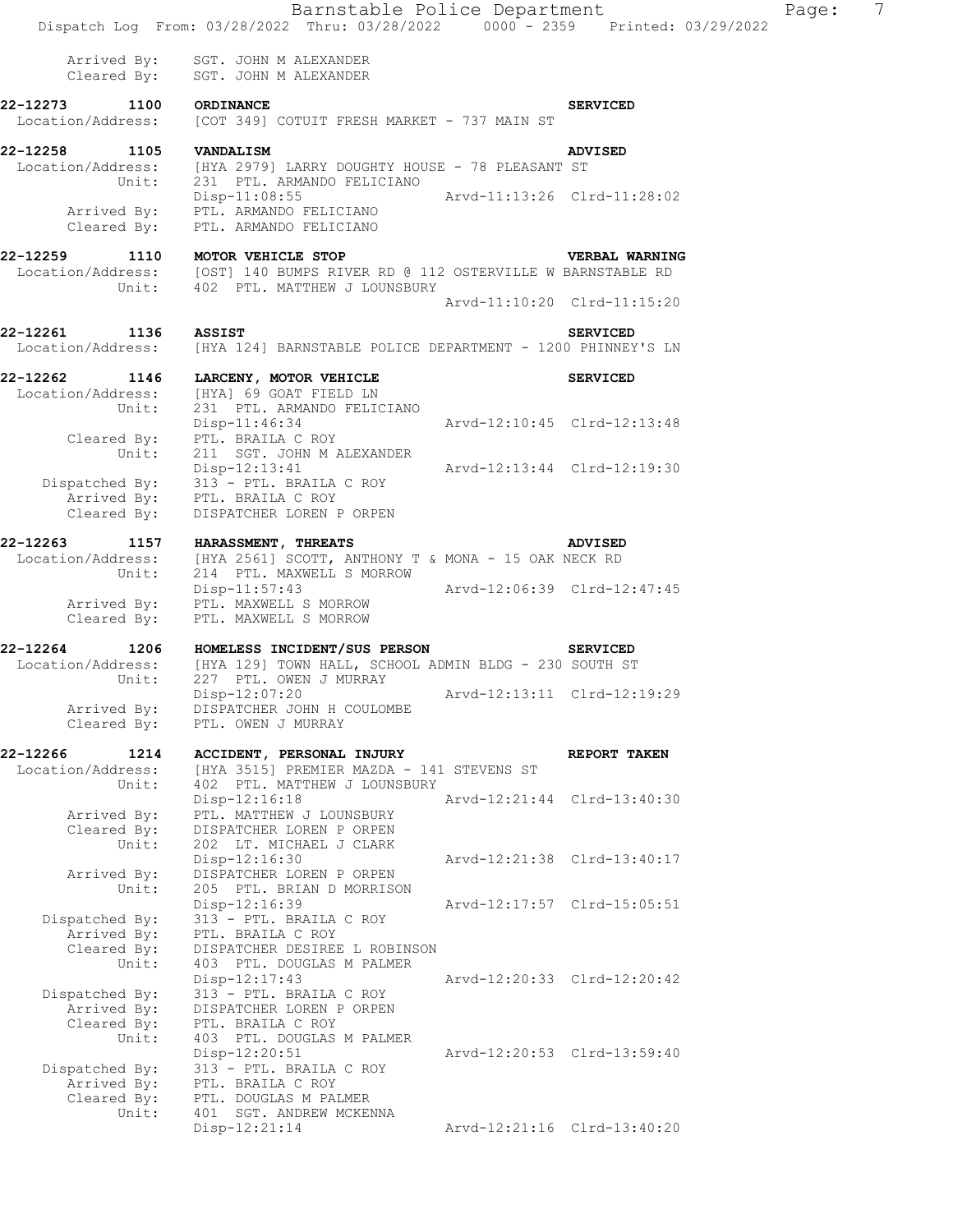Barnstable Police Department Page: 8 Dispatch Log From: 03/28/2022 Thru: 03/28/2022 0000 - 2359 Printed: 03/29/2022 Dispatched By: 862 - DISPATCHER LOREN P ORPEN Arrived By: DISPATCHER LOREN P ORPEN Refer To Accident: 22-225-AC Refer To Arrest: 22-440-AR Refer To Arrest:  $\overline{22-441-AR}$ **22-12267 1232 DISTURBANCE, INTOX PERSON PROTECTIVE CUSTODY**  Location/Address: [HYA] 44 SCHOOL ST Unit: 227 PTL. OWEN J MURRAY Disp-12:32:56 Arvd-12:35:56 Clrd-13:09:59 Cleared By: PTL. BRAILA C ROY<br>Unit: 223 PTL. CORBIN J FRIES Unit: 223 PTL. CORBIN J FRIES Disp-12:33:31 Clrd-12:37:42 Dispatched By: 862 - DISPATCHER LOREN P ORPEN Refer To Arrest: 22-439-AR Arrest: LINDSAY, MARK P Address: 44 SCHOOL ST HYANNIS, MA Age: 68 Charges: INCAPACITATED PERSONS, ASSISTANCE TO FACILITY OR PROTECTIVE CUSTODY **22-12268 1235 HOMELESS INCIDENT/SUS PERSON SERVICED**  Location/Address: [HYA 2186] ENDODONTIC ASSOC OF CAPE COD, PC - 700 ATTUCKS LN Apt. #2C Unit: 211 SGT. JOHN M ALEXANDER Disp-12:39:49 Arvd-12:43:49 Clrd-13:01:37 Arrived By: SGT. JOHN M ALEXANDER 22-12269 1246 SUSPICIOUS, MOTOR VEHICLE **120 CONE ON ARRIVAL**  Location/Address: [BAR 942] CAPE COD 5 HEADQUARTERS - 1500 IYANNOUGH RD RTE 132 Unit: 223 PTL. CORBIN J FRIES Disp-12:47:22 Clrd-12:59:32 Cleared By: PTL. CORBIN J FRIES **22-12270 1247 DISTURBANCE SERVICED**  Location/Address: [HYA 3070] DUFFY HEALTH CENTER - 94 MAIN ST Unit: 214 PTL. MAXWELL S MORROW Disp-12:48:39 Arvd-12:50:42 Clrd-13:03:01 Arrived By: PTL. MAXWELL S MORROW Cleared By: PTL. BRAILA C ROY Unit: 901 LT. MICHAEL L RILEY Disp-12:55:05 Arvd-12:58:29 Clrd-13:02:58 Dispatched By: 313 - PTL. BRAILA C ROY Cleared By: PTL. BRAILA C ROY **22-12271 1258 HOMELESS TRESPASS/UNWANTED ADVISED**  Location/Address: [HYA 491] FRESH KETCH - 462 MAIN ST Unit: 214 PTL. MAXWELL S MORROW Disp-13:03:36 Clrd-13:05:15 Dispatched By: 313 - PTL. BRAILA C ROY Unit: 901 LT. MICHAEL L RILEY Disp-13:03:41 Arvd-13:14:48 Clrd-13:14:49 Dispatched By: 313 - PTL. BRAILA C ROY **22-12272 1300 E911, SILENT CALL SERVICED**  Location/Address: [HYA 107] CAPE CODDER RESORT & SPA - 1225 IYANNOUGH RD RTE 132 Unit: 214 PTL. MAXWELL S MORROW Disp-13:05:41 Clrd-13:06:04 Unit: 227 PTL. OWEN J MURRAY Disp-13:10:14 Arvd-13:10:36 Clrd-13:14:34 Dispatched By: 313 - PTL. BRAILA C ROY Arrived By: PTL. OWEN J MURRAY **22-12274 1311 ASSIST ADVISED**  Location/Address: [HYA 1915] TJ MAXX (241) - 425 IYANNOUGH RD RTE 28 Unit: 214 PTL. MAXWELL S MORROW Disp-13:12:54 Arvd-13:15:38 Clrd-13:20:56 Arrived By: PTL. MAXWELL S MORROW Cleared By: PTL. MAXWELL S MORROW **22-12279 1329 HARASSMENT, UNWANTED ADVISED**  Location/Address: [HYA 839] HYANNIS PUBLIC LIBRARY - 401 MAIN ST Unit: 214 PTL. MAXWELL S MORROW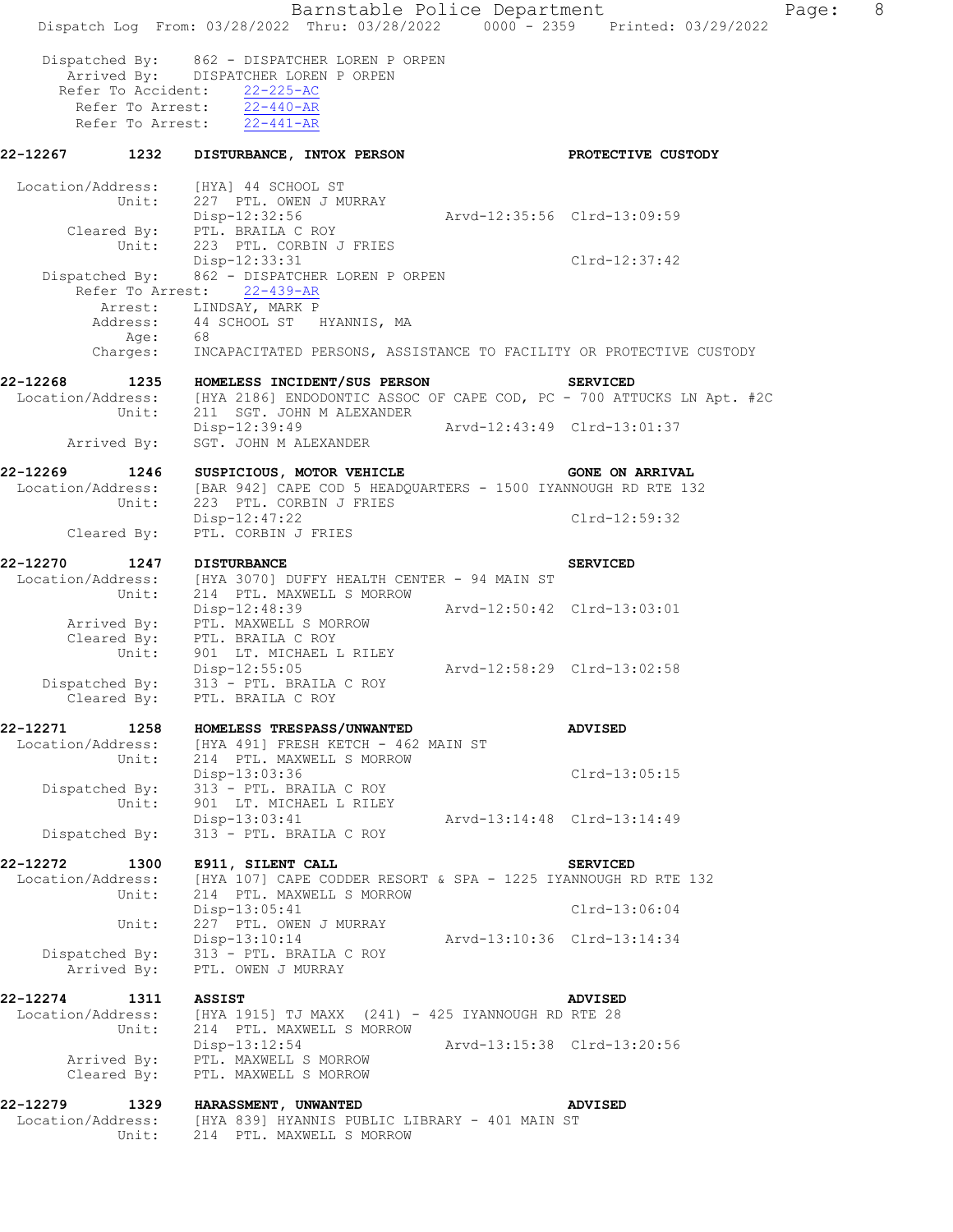Barnstable Police Department Page: 9 Dispatch Log From: 03/28/2022 Thru: 03/28/2022 0000 - 2359 Printed: 03/29/2022 Disp-13:31:26 Clrd-13:36:29 Cleared By: DISPATCHER JOHN H COULOMBE<br>Unit: 227 PTL. OWEN J MURRAY 227 PTL. OWEN J MURRAY Disp-13:32:01 Enrt-13:32:01 Clrd-13:36:12 Dispatched By: 320 - PTL. OWEN J MURRAY Enroute By: PTL. OWEN J MURRAY Cleared By: PTL. OWEN J MURRAY Unit: 211 SGT. JOHN M ALEXANDER Arvd-13:33:19 Clrd-13:36:26 Dispatched By: 187 - SGT. JOHN M ALEXANDER Arrived By: SGT. JOHN M ALEXANDER Cleared By: DISPATCHER JOHN H COULOMBE **22-12283 1331 SUSPICIOUS, ACTIVITY ADVISED**  Location/Address: [CEN] 109 ALLAN RD **22-12281 1340 FOLLOW UP SERVICED**  Location/Address: [HYA 112] CAPE COD HOSPITAL - 27 PARK ST Unit: 402 PTL. MATTHEW J LOUNSBURY Arvd-13:40:00 Clrd-14:11:48 Cleared By: PTL. MATTHEW J LOUNSBURY **22-12285 1354 LARCENY SERVICED**  Location/Address: [HYA 449] HYANNIS TRADING POST - 667 MAIN ST Apt. #4 Unit: 230 PTL. DAVID D HEISE<br>Disp-13:56:41 Arvd-14:07:06 Clrd-14:45:37 Arrived By: PTL. DAVID D HEISE **22-12286 1355 MOTOR VEHICLE STOP VERBAL WARNING**  Location/Address: [HYA 2725] BRAZILIAN GRILL, THE - 680 MAIN ST Unit: 211 SGT. JOHN M ALEXANDER Arvd-13:55:00 Clrd-14:03:06 **22-12289 1420 FAMILY REPORT TAKEN**  Location/Address: [COT] 71 MARINER CIR Unit: 232 PTL. MATTHEW J MELIA Disp-14:22:18 Arvd-14:34:21 Clrd-15:02:24 Arrived By: PTL. MATTHEW J MELIA Refer To Incident: 22-564-OF **22-12288 1421 FOLLOW UP SERVICED**  Location/Address: [HYA 755] DAVIS TOWING & AUTO REPAIR - 50 AIRPORT RD Unit: 402 PTL. MATTHEW J LOUNSBURY Arvd-14:22:08 Clrd-14:41:58 **22-12298 1430 TRAFFIC, CONTROL SERVICED**  Location/Address: [HYA 120] BARNSTABLE INTERMEDIATE SCHOOL - 895 FALMOUTH RD RTE 28 **22-12290 1432 DISTURBANCE SERVICED**  Location/Address: [HYA 218] BANK OF AMERICA - 291 BARNSTABLE RD Unit: 214 PTL. MAXWELL S MORROW Disp-14:33:06 Arvd-14:34:19 Clrd-14:45:43 Dispatched By: 877 - DISPATCHER JOHN H COULOMBE Arrived By: PTL. MAXWELL S MORROW Cleared By: DISPATCHER DESIREE L ROBINSON Unit: 227 PTL. OWEN J MURRAY Disp-14:33:10 Arvd-14:36:05 Clrd-14:45:38 Dispatched By: 877 - DISPATCHER JOHN H COULOMBE Cleared By: DISPATCHER DESIREE L ROBINSON Unit: 211 SGT. JOHN M ALEXANDER Disp-14:33:44 Enrt-14:33:45 Arvd-14:35:31 Clrd-14:45:36 Dispatched By: 187 - SGT. JOHN M ALEXANDER Enroute By: SGT. JOHN M ALEXANDER Cleared By: DISPATCHER DESIREE L ROBINSON **22-12292 1440 B&E, RESIDENCE REPORT TAKEN**  Location/Address: [HYA] 27 PARKWAY PL Unit: 214 PTL. MAXWELL S MORROW Disp-14:56:44 Arvd-15:03:12 Clrd-15:20:56 Arrived By: PTL. MAXWELL S MORROW Cleared By: PTL. MAXWELL S MORROW

Refer To Incident: 22-563-OF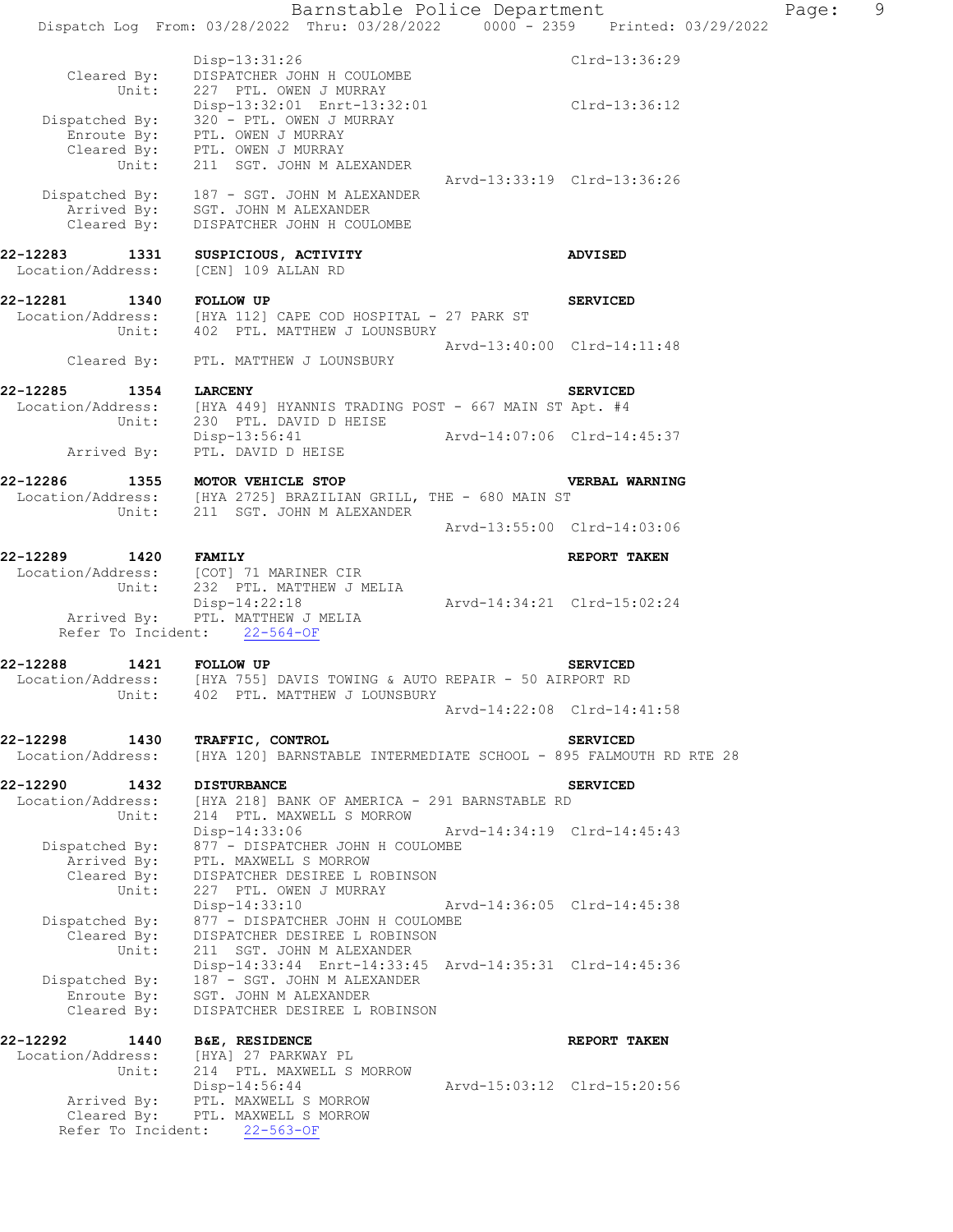|         | - - - - - |  |
|---------|-----------|--|
| 29/2022 |           |  |
|         |           |  |
|         |           |  |

| 22-12293<br>Location/Address:      | 1445                                | SUMMONS, SERVE<br>[HYA] 667 MAIN ST                                                                               |                             | <b>SERVED IN HAND</b>  |
|------------------------------------|-------------------------------------|-------------------------------------------------------------------------------------------------------------------|-----------------------------|------------------------|
|                                    | Unit:                               | 230 PTL. DAVID D HEISE<br>Cleared By: PTL. DAVID D HEISE                                                          | Arvd-14:45:00 Clrd-14:48:10 |                        |
| 22-12295                           | 1502                                | HOMELESS CAMP CHECK - CIU                                                                                         |                             | Jail Diversion         |
|                                    | Unit:                               | Location/Address: [HYA 10] HATHAWAY POND - PHINNEY'S LN<br>240 SGT. MARK BUTLER                                   |                             |                        |
|                                    |                                     |                                                                                                                   | Arvd-15:03:59 Clrd-15:20:59 |                        |
| 22-12297 1506                      |                                     | <b>FAMILY</b>                                                                                                     |                             | <b>SERVICED</b>        |
| Location/Address:                  | Unit:                               | [COT] 71 MARINER CIR<br>232 PTL. MATTHEW J MELIA<br>Disp-15:06:21                                                 | Arvd-15:06:22 Clrd-15:26:30 |                        |
|                                    | Cleared By:<br>Unit:                | PTL. MATTHEW J MELIA<br>232 PTL. MATTHEW J MELIA<br>Disp-15:27:18                                                 |                             | Clrd-15:29:26          |
|                                    | Cleared By:<br>Unit:                | Dispatched By: 306 - PTL. MATTHEW J MELIA<br>PTL. MATTHEW J MELIA<br>232 PTL. MATTHEW J MELIA<br>Disp-15:32:08    | Arvd-15:34:47 Clrd-15:39:10 |                        |
| Original Call #:                   | Cleared By:                         | Dispatched By: 306 - PTL. MATTHEW J MELIA<br>Arrived By: PTL. MATTHEW J MELIA<br>PTL. MATTHEW J MELIA<br>22-12289 |                             |                        |
| 22-12299 1513<br>Location/Address: |                                     | HOMELESS INCIDENT/SUS PERSON<br>[HYA 129] TOWN HALL, SCHOOL ADMIN BLDG - 230 SOUTH ST                             | <b>SERVICED</b>             |                        |
|                                    | Unit:<br>Arrived By:<br>Cleared By: | 227 PTL. OWEN J MURRAY<br>Disp-15:15:23<br>PTL. OWEN J MURRAY<br>PTL. OWEN J MURRAY                               |                             |                        |
| 22-12304 1543<br>Location/Address: |                                     | PROPERTY, LOST<br>[HYA 4097] TARGET - 793 IYANNOUGH RD RTE 132                                                    |                             | <b>SERVICED</b>        |
| 22-12305<br>Location/Address:      | 1557                                | SUSPICIOUS, MOTOR VEHICLE<br>[HYA 3623] CAPE COD 5 CENTS SAVINGS BANK - 131 ATTUCKS LN                            |                             | <b>GONE ON ARRIVAL</b> |
|                                    | Unit:                               | 214 Ptl. ANDREW WEDDELL<br>Disp-15:59:08<br>PTL. BRUCE E MARNEY                                                   |                             | Clrd-16:00:43          |
|                                    | Unit:                               | 225 PTL. DAVID E FOLEY<br>Disp-15:59:11                                                                           |                             | Clrd-16:00:46          |
|                                    | Unit:                               | 252 PTL. JEFFREY JACKSON<br>Disp-16:00:22                                                                         | Arvd-16:00:27 Clrd-16:10:33 |                        |
| Dispatched By:                     | Arrived By:                         | 867 - DISPATCHER JORDAN T SHAIRS<br>DISPATCHER JORDAN T SHAIRS                                                    |                             |                        |
| 22-12306<br>Location/Address:      | 1605<br>Unit:                       | FOLLOWUP PREV CASE<br>[COT] 71 MARINER CIR<br>232 PTL. MATTHEW J MELIA                                            |                             | <b>SERVICED</b>        |
|                                    | Cleared By:                         | DISPATCHER JORDAN T SHAIRS                                                                                        | Arvd-16:06:11 Clrd-17:11:39 |                        |
| 22-12307<br>Location/Address:      | 1608                                | <b>HARASSMENT</b><br>[HYA] 357 MAIN ST Apt. #12                                                                   |                             | <b>ADVISED</b>         |
| 22-12308                           | 1610                                | SUSPICIOUS, ACTIVITY                                                                                              |                             | REPORT TAKEN           |
| Location/Address:                  | Unit:                               | [HYA 769] CROMWELL COURTS - 168 BARNSTABLE RD Apt. #9A<br>FIELD2 PTL. PETER S MYRBECK                             |                             |                        |
|                                    | Unit:                               | Disp-16:13:03<br>225 PTL. DAVID E FOLEY                                                                           | Arvd-17:02:56 Clrd-17:55:14 |                        |
|                                    | Arrived By:<br>Cleared By:          | Disp-17:07:06<br>PTL. DAVID E FOLEY<br>PTL. DAVID E FOLEY<br>Refer To Incident: 22-565-OF                         | Arvd-17:19:44 Clrd-17:37:39 |                        |
| 22-12309<br>Location/Address:      | 1616                                | HOMELESS INCIDENT/SUS PERSON<br>[HYA 10] HATHAWAY POND - PHINNEY'S LN                                             |                             | <b>ADVISED</b>         |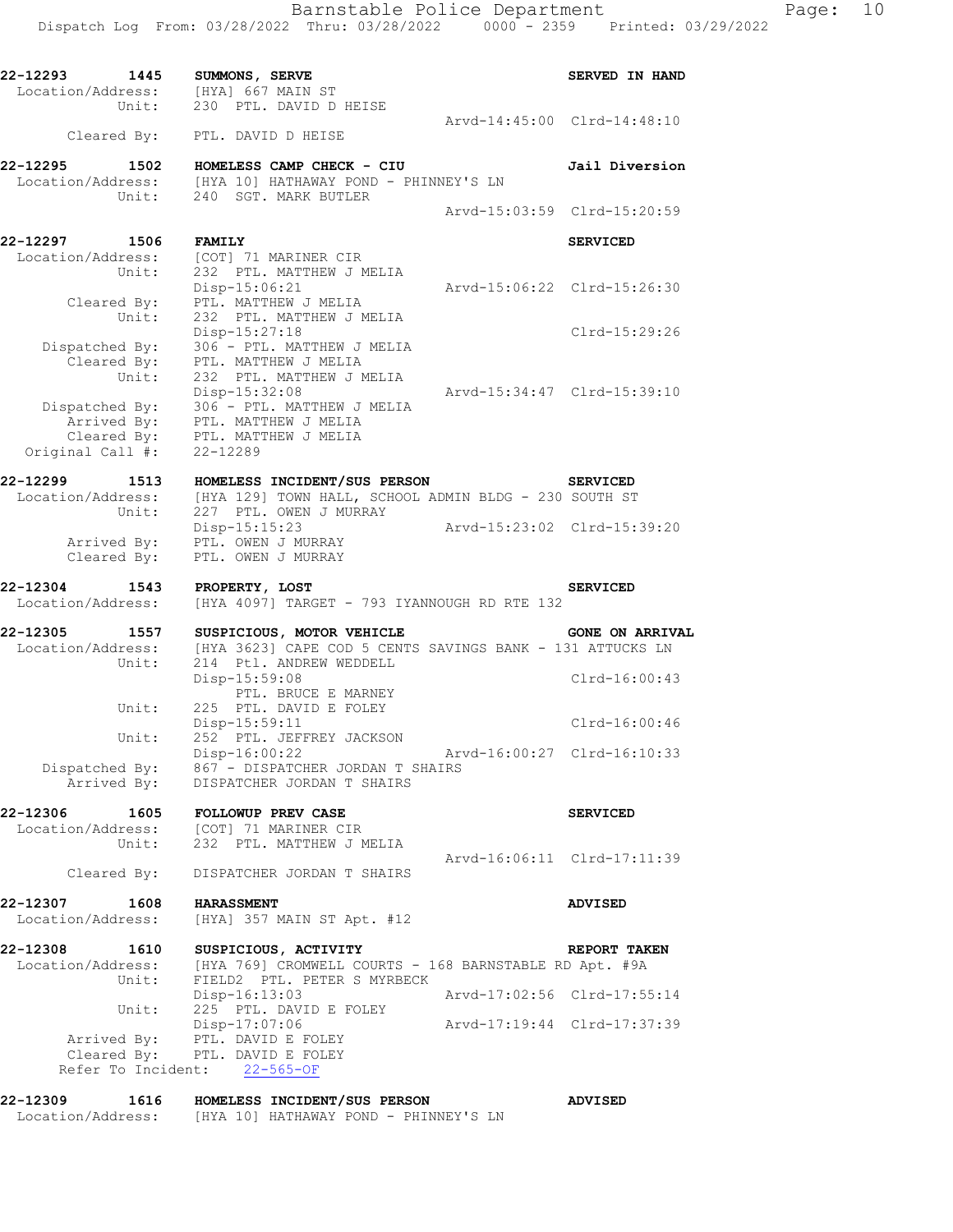Barnstable Police Department Page: 11 Dispatch Log From: 03/28/2022 Thru: 03/28/2022 0000 - 2359 Printed: 03/29/2022 **22-12311 1624 LARCENY, BICYCLE REPORT TAKEN**  Location/Address: [MAR] 353 LAKE SHORE DR Unit: 238 PTL. KATHARINE H ROSS Disp-16:27:32 Clrd-16:39:45 Unit: 238 PTL. KATHARINE H ROSS Disp-17:15:39 Arvd-17:25:31 Clrd-17:44:01 Arrived By: PTL. KATHARINE H ROSS Cleared By: PTL. KATHARINE H ROSS Refer To Incident: 22-566-OF **22-12312 1632 MISSING PERSON SERVICED**  Location/Address: [COT] 4942 FALMOUTH RD RTE 28 Unit: 238 PTL. KATHARINE H ROSS Disp-16:40:00 Clrd-17:02:54 Unit: 238 PTL. KATHARINE H ROSS Disp-20:55:41 Arvd-21:41:36 Clrd-23:15:11 Dispatched By: 867 - DISPATCHER JORDAN T SHAIRS Arrived By: PTL. KATHARINE H ROSS Cleared By: PTL. PETER S MYRBECK Refer To Incident: 22-569-OF **22-12314 1648 ANIMALS, NUISANCE ADVISED**  Location/Address: [HYA 773] VILLAGE AT FAWCETTS POND,THE - 148 WEST MAIN ST Apt. #D315 **22-11829 1700 TRAFFIC, ENFORCEMENT ACTIVITY SERVICED**  Location/Address: [CEN] 7 DONEGAL CIR @ 141 TARAMAC RD Unit: 215 PTL. BRANDON V SANDERS Disp-17:40:01 Arvd-17:50:12 Clrd-18:11:00 Dispatched By: 867 - DISPATCHER JORDAN T SHAIRS Arrived By: PTL. BRANDON V SANDERS Cleared By: DISPATCHER ALLYSSA MEDEIROS Unit: 215 PTL. BRANDON V SANDERS Disp-18:13:07 Arvd-18:13:17 Clrd-18:17:00 Dispatched By: 324 - PTL. BRANDON V SANDERS Arrived By: PTL. BRANDON V SANDERS Cleared By: DISPATCHER JORDAN T SHAIRS Unit: 215 PTL. BRANDON V SANDERS Disp-18:23:42 Arvd-18:24:33 Clrd-18:43:50 Dispatched By: 324 - PTL. BRANDON V SANDERS Arrived By: PTL. BRANDON V SANDERS Cleared By: PTL. BRANDON V SANDERS **22-12317 1748 MOTOR VEHICLE STOP VERBAL WARNING**  Location/Address: [HYA 2106] BRITISH BEER COMPANY, THE - 412 MAIN ST Unit: 214 Ptl. ANDREW WEDDELL Arvd-17:48:00 Clrd-17:50:42 PTL. BRUCE E MARNEY Cleared By: Ptl. ANDREW WEDDELL **22-12318 1801 MOTOR VEHICLE STOP CITATION ISSUED**  Location/Address: [HYA] 300 BEARSE'S WAY @ 14 WALTON AVE Unit: 214 Ptl. ANDREW WEDDELL Arvd-18:01:00 Clrd-18:08:12 PTL. BRUCE E MARNEY Cleared By: Ptl. ANDREW WEDDELL **22-12319 1802 DISTURBANCE, INTOX PERSON PROTECTIVE CUSTODY**  Location/Address: [HYA 4097] TARGET - 793 IYANNOUGH RD RTE 132 Unit: 211 SGT. MATTHEW E BLONDIN Arvd-18:02:00 Clrd-18:27:02 Cleared By: SGT. JOHN M ALEXANDER Unit: 225 PTL. DAVID E FOLEY Disp-18:03:52 Arvd-18:03:54 Clrd-18:27:00 Cleared By: SGT. JOHN M ALEXANDER Refer To P/C: 22-442-AR P/C: SWANSON, EVAN STEVEN Address: 14 AUNT SUKEY WAY PROVINCETOWN, MA Age: 40 Charges: INCAPACITATED PERSONS, ASSISTANCE TO FACILITY OR PROTECTIVE CUSTODY

**22-12321 1803 ASSIST, OTHER AGENCY SERVICED**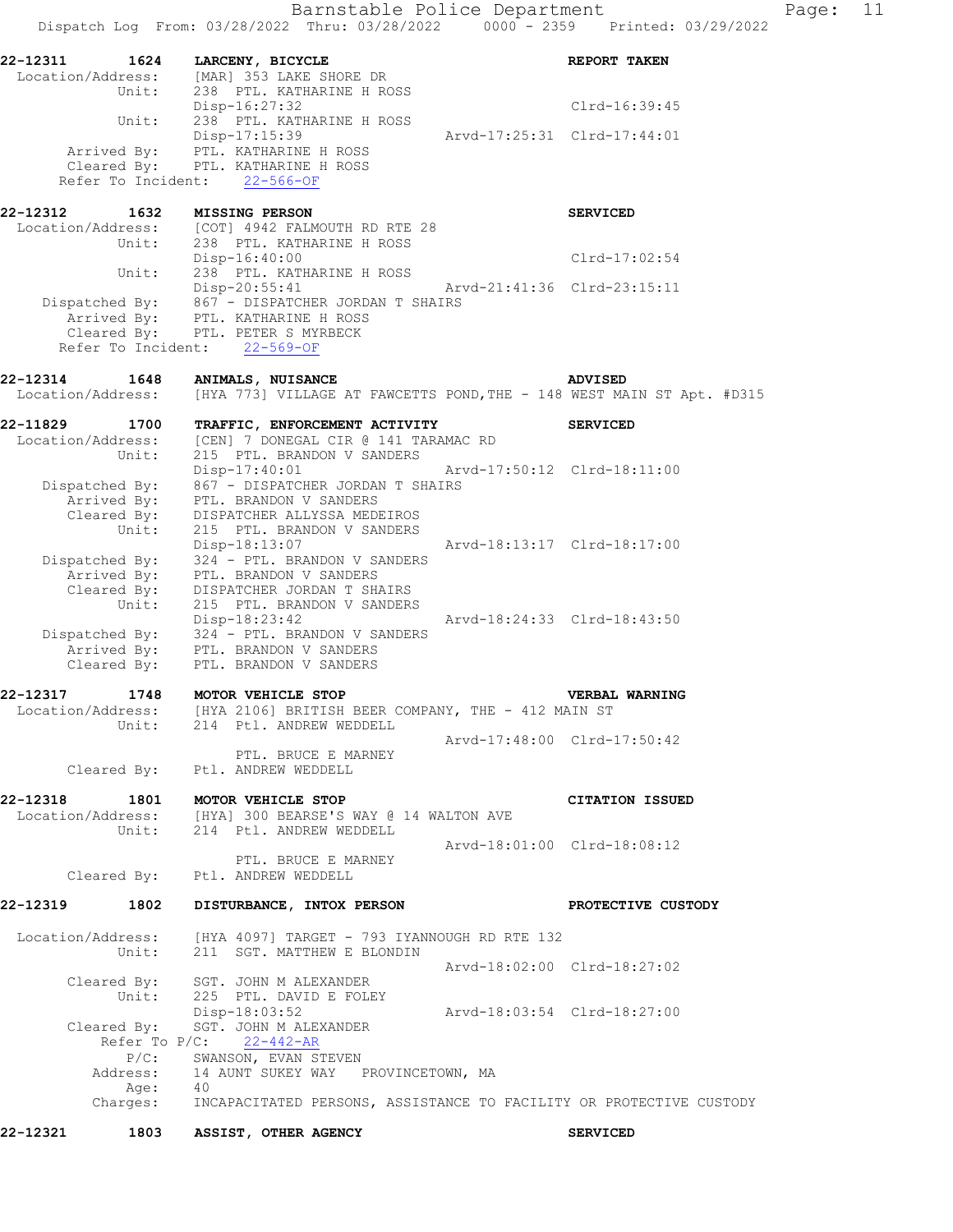Barnstable Police Department Page: 12 Dispatch Log From: 03/28/2022 Thru: 03/28/2022 0000 - 2359 Printed: 03/29/2022 Location/Address: [HYA] 101 OAK NECK RD Apt. #B Unit: 214 Ptl. ANDREW WEDDELL Unit: 214 Ptl. ANDREW WEDDELL<br>Disp-18:12:48 Arvd-18:20:17 Clrd-18:23:44 PTL. BRUCE E MARNEY Arrived By: Ptl. ANDREW WEDDELL Cleared By: Ptl. ANDREW WEDDELL Unit: 252 PTL. JEFFREY JACKSON Disp-18:12:53 Arvd-18:18:31 Clrd-18:24:02 Arrived By: DISPATCHER ALLYSSA MEDEIROS Cleared By: DISPATCHER ALLYSSA MEDEIROS Unit: 203 LT. JENNIFER P ELLIS Disp-18:18:57 Enrt-18:18:57 Clrd-18:23:37 Dispatched By: 220 - LT. JENNIFER P ELLIS Enroute By: LT. JENNIFER P ELLIS Cleared By: LT. JENNIFER P ELLIS **22-12320 1806 TRAFFIC, COMPLAINT UNFOUNDED**  Location/Address: [CEN] 1195 FALMOUTH RD RTE 28 @ 1074 WEST MAIN ST **22-12322 1808 ASSIST ADVISED**  Location/Address: [HYA 2604] CARDI'S FURNITURE - 790 IYANNOUGH RD RTE 132 Unit: 232 PTL. MATTHEW J MELIA Disp-18:17:27 Arvd-18:25:09 Clrd-18:50:23 Arrived By: PTL. MATTHEW J MELIA Cleared By: PTL. MATTHEW J MELIA **22-12324 1811 MOTOR VEHICLE STOP VERBAL WARNING**  Location/Address: [CEN] 7 DONEGAL CIR @ 141 TARAMAC RD Unit: 215 PTL. BRANDON V SANDERS Arvd-18:11:00 Clrd-18:13:05 Cleared By: PTL. BRANDON V SANDERS **22-12325 1813 HOMELESS CAMP CHECK - CIU SERVICED**  [HYA 3082] CARPET BARN CARPET ONE FLOOR & HOME - 30 ENTERPRISE RD Unit: 240 SGT. MARK BUTLER Arvd-18:14:03 Clrd-18:15:02 **22-12326 1817 MOTOR VEHICLE STOP CITATION ISSUED**  Location/Address: [CEN] 7 DONEGAL CIR @ 141 TARAMAC RD Unit: 215 PTL. BRANDON V SANDERS Arvd-18:17:00 Clrd-18:23:40 Cleared By: PTL. BRANDON V SANDERS **22-12328 1829 ACCIDENT, HIT & RUN SERVICED**  Location/Address: [COT 185] WIGHTMAN, PAUL - 95 OLD KINGS RD Unit: 238 PTL. KATHARINE H ROSS Arvd-18:30:36 Clrd-18:48:01 **22-12333 1850 DISTURBANCE COMPLAINT/SUMMONS**  Location/Address: [HYA 112] CAPE COD HOSPITAL - 27 PARK ST Unit: 232 PTL. MATTHEW J MELIA Disp-18:51:27 Clrd-18:55:06 Cleared By: PTL. MATTHEW J MELIA Unit: 252 PTL. JEFFREY JACKSON Disp-18:51:51 Arvd-18:53:47 Clrd-19:05:55 Arrived By: DISPATCHER JORDAN T SHAIRS Cleared By: PTL. JEFFREY JACKSON Unit: 214 Ptl. ANDREW WEDDELL Disp-18:51:56 Arvd-18:52:52 Clrd-19:07:55 PTL. BRUCE E MARNEY Arrived By: Ptl. ANDREW WEDDELL Cleared By: Ptl. ANDREW WEDDELL Unit: 211 SGT. MATTHEW E BLONDIN Disp-18:52:01 Enrt-18:52:02 Arvd-18:54:28 Clrd-19:06:21 Dispatched By: 261 - SGT. MATTHEW E BLONDIN Enroute By: SGT. MATTHEW E BLONDIN Arrived By: SGT. MATTHEW E BLONDIN Unit: 225 PTL. DAVID E FOLEY Disp-18:53:44 Arvd-18:55:03 Clrd-19:05:08 Dispatched By: 867 - DISPATCHER JORDAN T SHAIRS Arrived By: PTL. DAVID E FOLEY Cleared By: PTL. DAVID E FOLEY